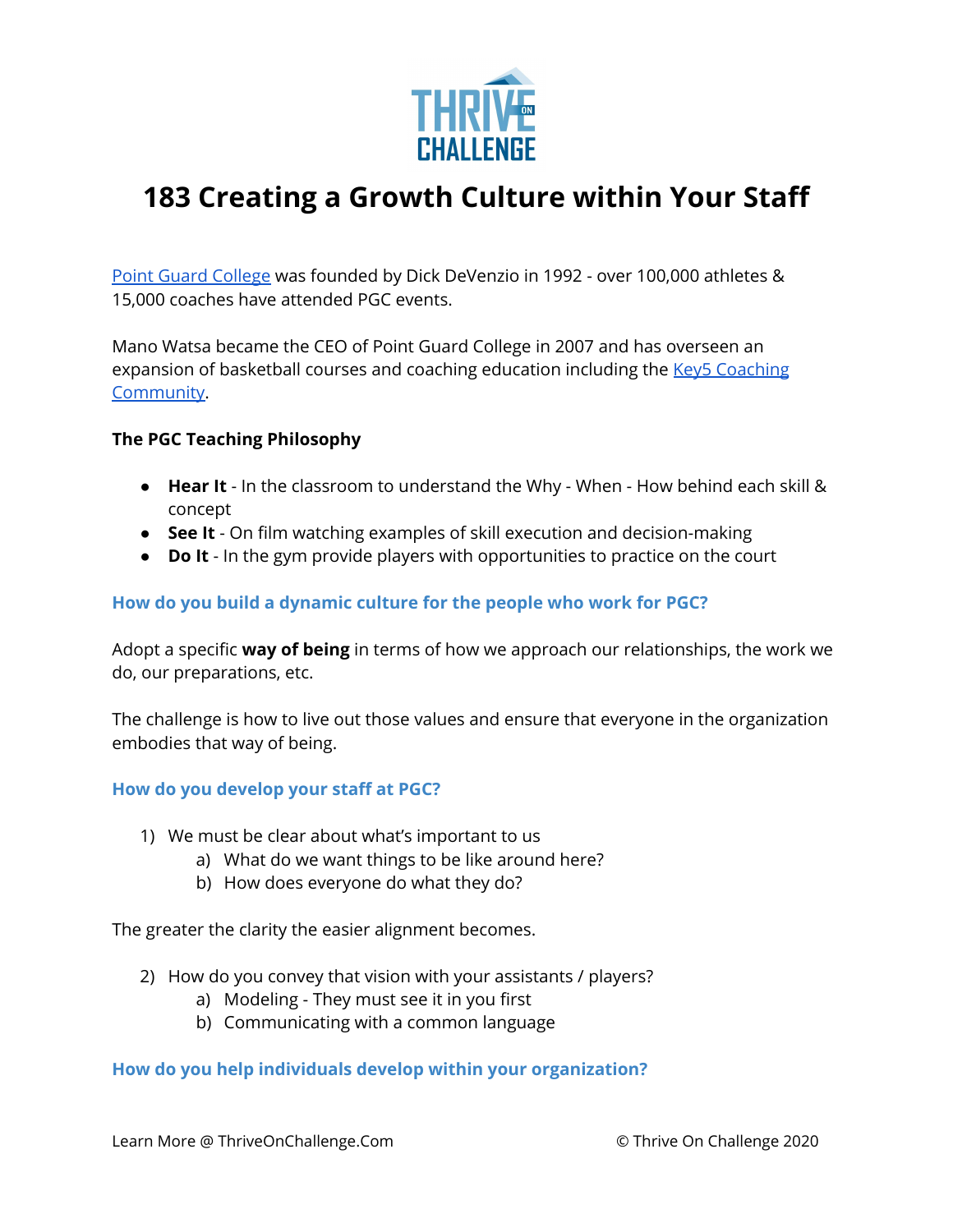

We communicate explicitly that we are creating a growth culture.

We grow by coaching each other up - giving feedback in real time or soon after to help us to grow, stretch, learn, change.

We are a group of life-long learners. To work for PGC is to commit to learning, growing, and changing.

## **Any good culture is polarizing - it draws in those that align and repels that don't.**

Every coach wants their players to grow, learn, and change. Every coach highly values being coachable, but too =often we don't foster that environment on our staff. Then it becomes difficult to give feedback. This happens because we haven't first fostered a growth culture where there's buy-in.

**What it looks like:** Giving each other feedback on what we do well and what we could do better.

## **How do you coach others to give and receive feedback?**

**Leaders go first.** Leaders do the hard things first. Before I coach someone up, I open the door by modeling and asking for feedback from them. This automatically disarms them and reduces the likelihood of them feeling defensive when I give them feedback. This shows that I'm a work in progress, and allows them to accept and embrace that they are a work in progress too.

I ask my assistants these questions every day after practice:

- *● What did I do well?*
- *● What can we do better for tomorrow?*

Eventually my staff started asking me, *Mano, what do I need to do better?*

The coaches at the highest levels (college & professional) are curious, inquisitive, and view themselves as a work in progress. They are life-long learners. These coaches put their ego on the shelf and don't need to convince others that they have arrived.

Coaches tend to avoid being vulnerable (inviting feedback) because we want to impress.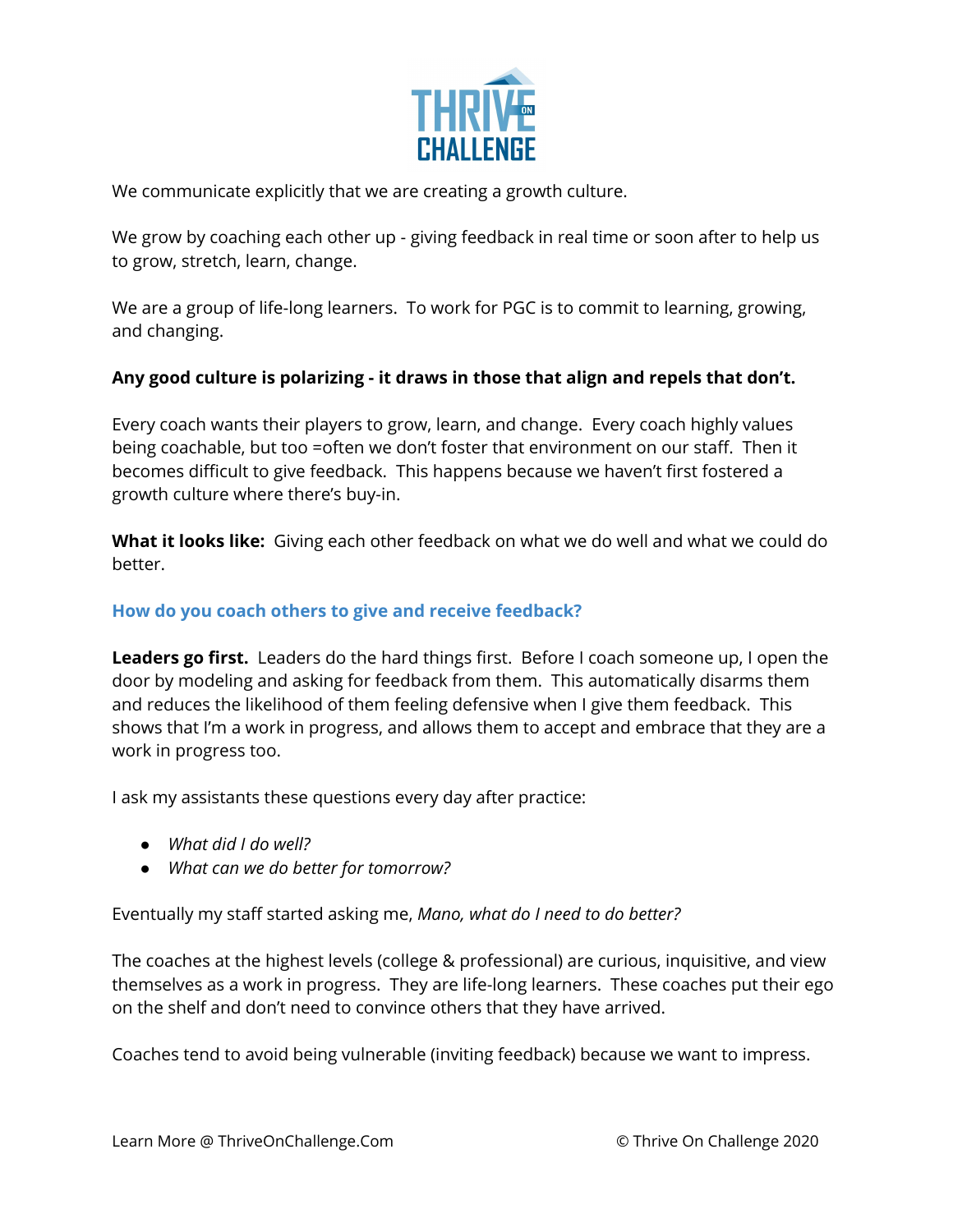

**They key to growing through feedback? Get over yourself.** The day you've "arrived" and believe there's no more to learn is the day that you're done.

Seek feedback from your staff and players. Ask what you can do to better serve them. As coaches we don't get nearly as much feedback as we could or should.

### **How do you create a common language?**

1) **STEAL** - Look for easy to understand terms that convey what you're trying to get across in the most efficient and effective way possible.

Leveraged sticky language from Dick DeVenzio such as SCHAPE:

**Spirit** - Fill the gym with energy, enthusiasm, and passion **Communication** - Give reminders before they're necessary **Hustle** - Always be willing to do more than your share **Approach** - A mindset that pursues the best from every situation **Precision** - Ridiculous attention to detail **Enhancement** - Making the environment better because you are in it

2) Use language from your players because its relevant and they understand it

## **Why is building a culture of appreciation so important to PGC?**

Appreciation is a way of conveying value to people - to help others feel valued. We do this by acknowledging their good efforts, what they're doing well, and who they are.

Appreciation comes from a place of gratitude for others.

**Every PGC staff meeting begins with celebrations** - we express gratitude for one another, for something that's taken place, an accomplishment, etc. It's a way of recognizing others and seeing the good in any situation.

**Gratitude is good for the giver and changes how you see the world.** It forces you to see the best in a situation or in someone else.

We use these moments of appreciation to create an uplifting environment.

#### **We begin and end every practice with celebrations:**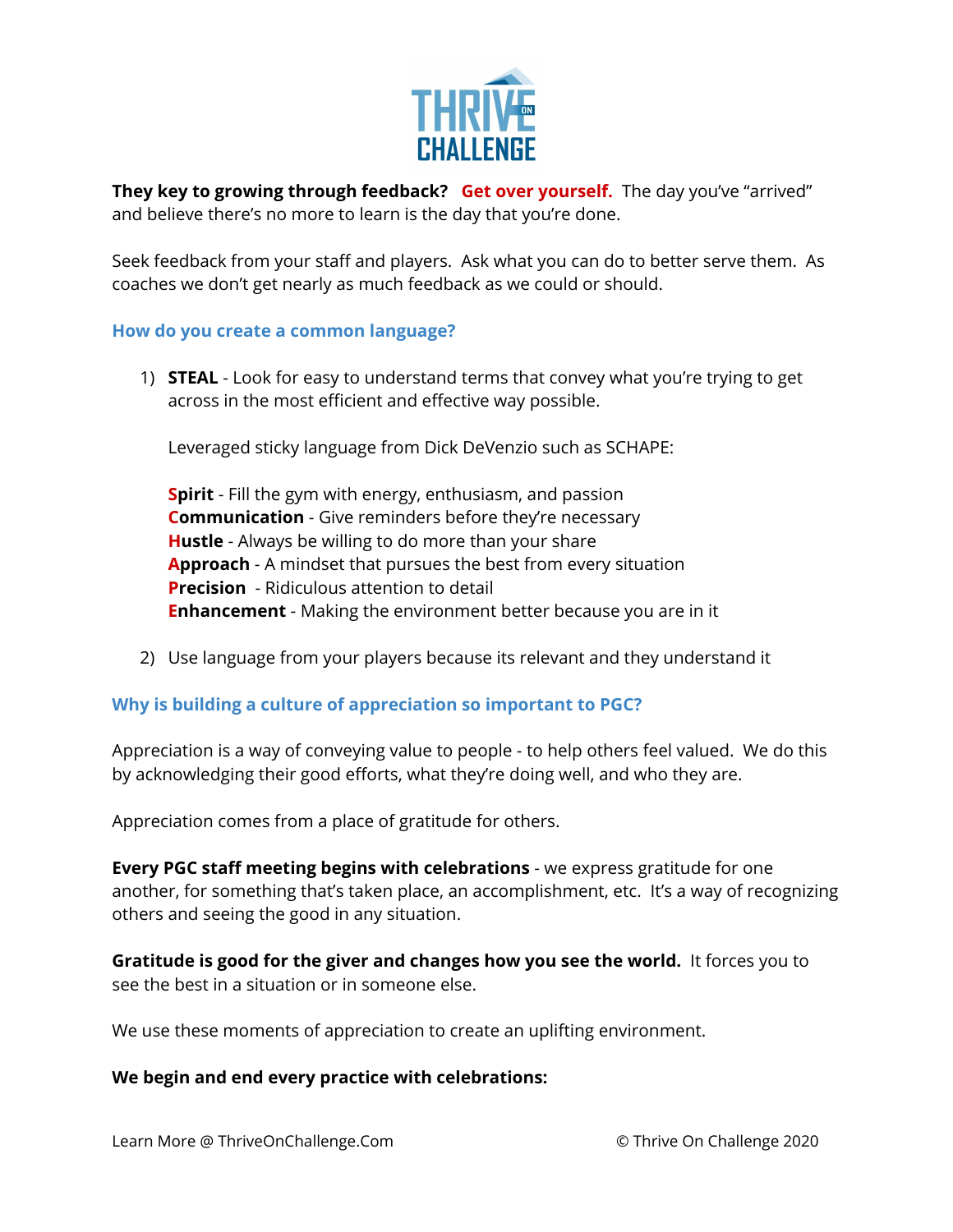

Players and coaches celebrate one another as we gather at the center court circle to reinforce how our players live our values off the court. For example:

- Bringing energy before practice
- Speaking up in class
- Sweeping the floor before practice
- Recognizing a coach for helping them during pre-practice

Gratitude is good for the giver (helping to hone what we see). It's good for the receiver (reinforces the behavior makes them feel really good about their contributions), and it reinforces the culture and standards / commitments.

When players are acknowledged, celebrated, and challenged our culture is reinforced through celebrations motivating everyone to rise to the occasion.

At the end of practice do it again to celebrate individuals for how they showed up during the practice.

Most of us have grown up in environments where we see the short-comings of others, or the negatives in situations. When we encourage players to see and speak the best in each other, many players have never done anything like that before. We are re-training their brains and eyes to see the good in their teammates.

**One of the greatest gifts we can give our players is to teach them the ability to see the best in others and communicate that so one day they can do that with their co-workers, spouse, and children.**

# **Additional Activities**

**Start team meetings with,** *What are we most proud of this week?* Focus on growth over the past week, where we've improved, who we've become… *When did it feel best to be us?*

**Start / Finish practice with triangles.** In groups of three, give each individual 30 seconds to share one thing that has gone really well and one thing that has been a struggle / challenge this week.

What we miss in coaching basketball is opportunities to build camaraderie and trust. Give players an opportunity to share moments of vulnerability. Helps players connect and build rapport and trust with each other.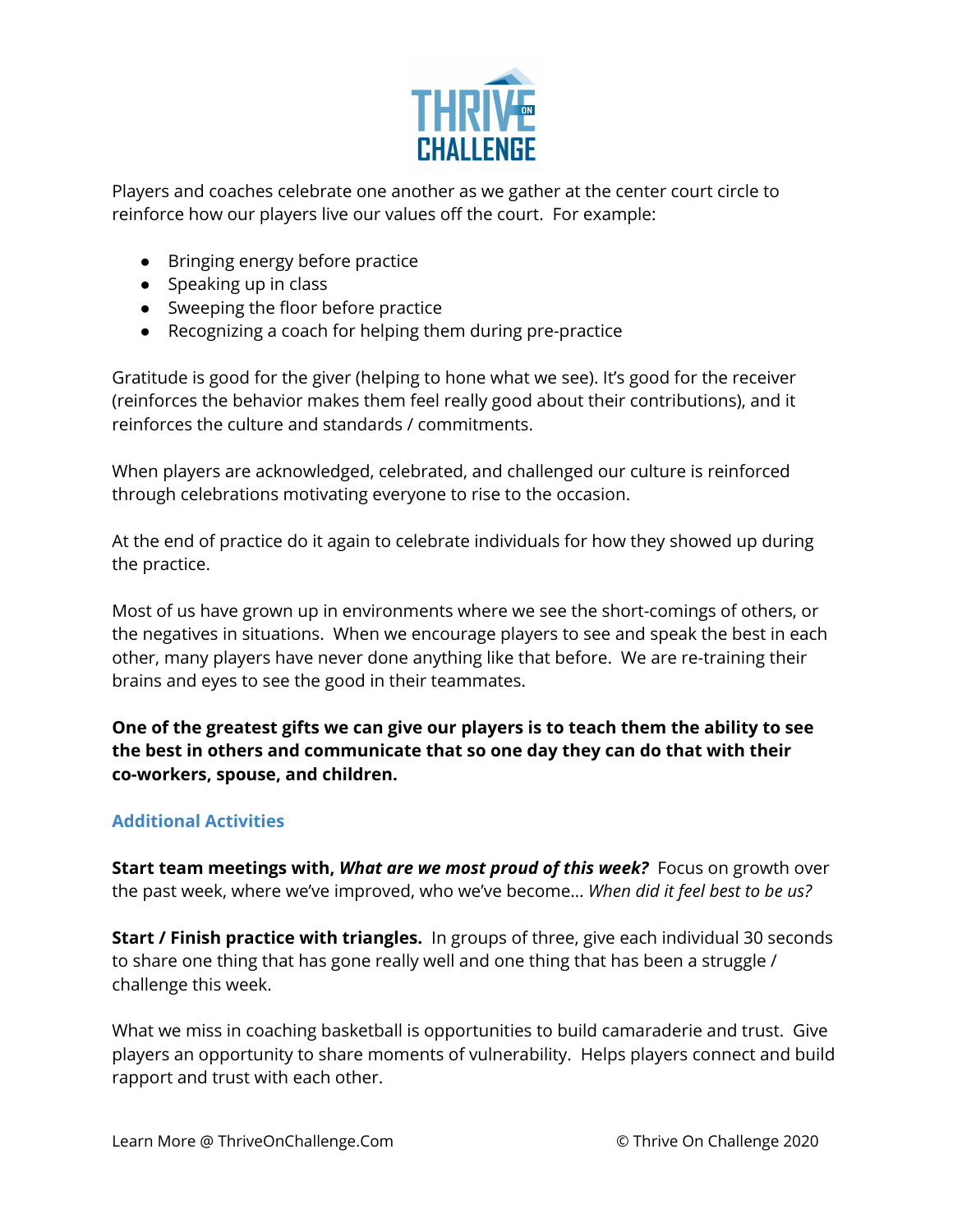

# **184 How to Teach a Championship Mindset**

Point Guard College hosts [camps](https://pgcbasketball.com/camps/) across the country that include a week-long immersive experience.

**What is your philosophy regarding the experience you try to create for athletes during a week of camp at Point Guard College?**

The goal is to take the players on a journey of discovery, change, and learning to see beyond themselves. Players often come self-absorbed.

When players focus on themselves, they add pressure and don't play as free.

We bring players back to the essence of the game:

- $\bullet$  To be present and in the moment
- To play for the love of the game
- To experience joy in the game
- To focus on learning
- To embrace mistakes and failures.

Players discover how to see themselves and see their teammates and to see adversity and failures from a different perspective.

They learn that as a leader you have to have tremendous energy (sheepdog leadership).

They learn how to truly "think the game." They cast vision for themselves, and strive to maximize their potential and their experience in the game.

## **How does one teach Mindset?**

Pep talks about championship characteristics are not enough - it must be woven into the fabric of our teaching, and be integrated into the entire athlete experience.

**How do we teach leadership, a champion's mindset, help players to be more competitive and to operate with greater urgency?**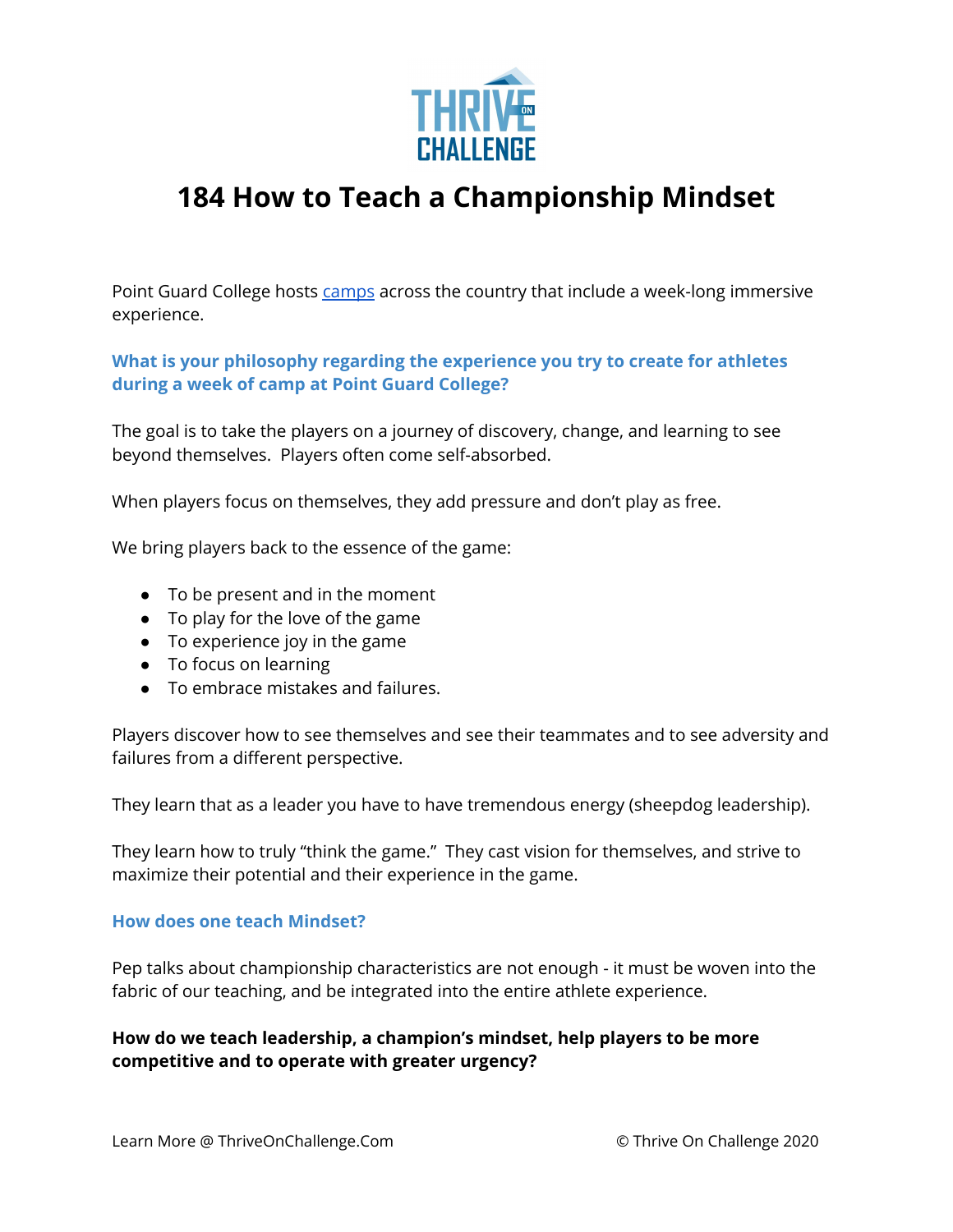

Start with a conversation so players have an understanding of mindset characteristics (ie hustle, grit, competitiveness, etc). We might begin in the classroom with a discussion about what hustle:

- What it is
- Why it's important
- What it looks like

# **How do we correct a lack of HUSTLE?**

The first time they don't meet the standard in the gym, we address it directly.

For example, we call them over to start practice and they walk.

- 1) We stop them in the moment, without anger / frustration, and bring awareness to the situation. We might use a rating system, 1-10, to self- evaluate their hustle then hold up their numbers by a show of hands.
- 2) We quickly determine that the group was below 5 on average
- 3) We reflect *Is that championship level?*
- 4) Assuming it's not we do it again. They scatter in the gym and we call them back.
- 5) When they return by sprinting we ask, *Did that feel different?*

Now we know what hustle looks like and feels like in the gym and a standard has been set moving forward.

# **In Summary:**

- 1) Communicate succinctly
- 2) Ensure they understand how to translate the value to specific behaviors
- 3) Recognize when they get it right "stop the world" when they don't

As long as you, the coach, are the only one who gives feedback to players - you will be the sole leader. Our goal is to empower players to be influencers on their teammates to help create [player-led](https://twitter.com/PGCbasketball/status/1374043782056869891?s=20) teams.

# **Speak to the Leaders**

We don't always correct the stragglers that walk, we speak to the leaders in the group. We ask, *Did you notice that some of your teammates didn't sprint over? What did you do about it?* Then give them a do-over for the leaders. This is one way to teach leadership.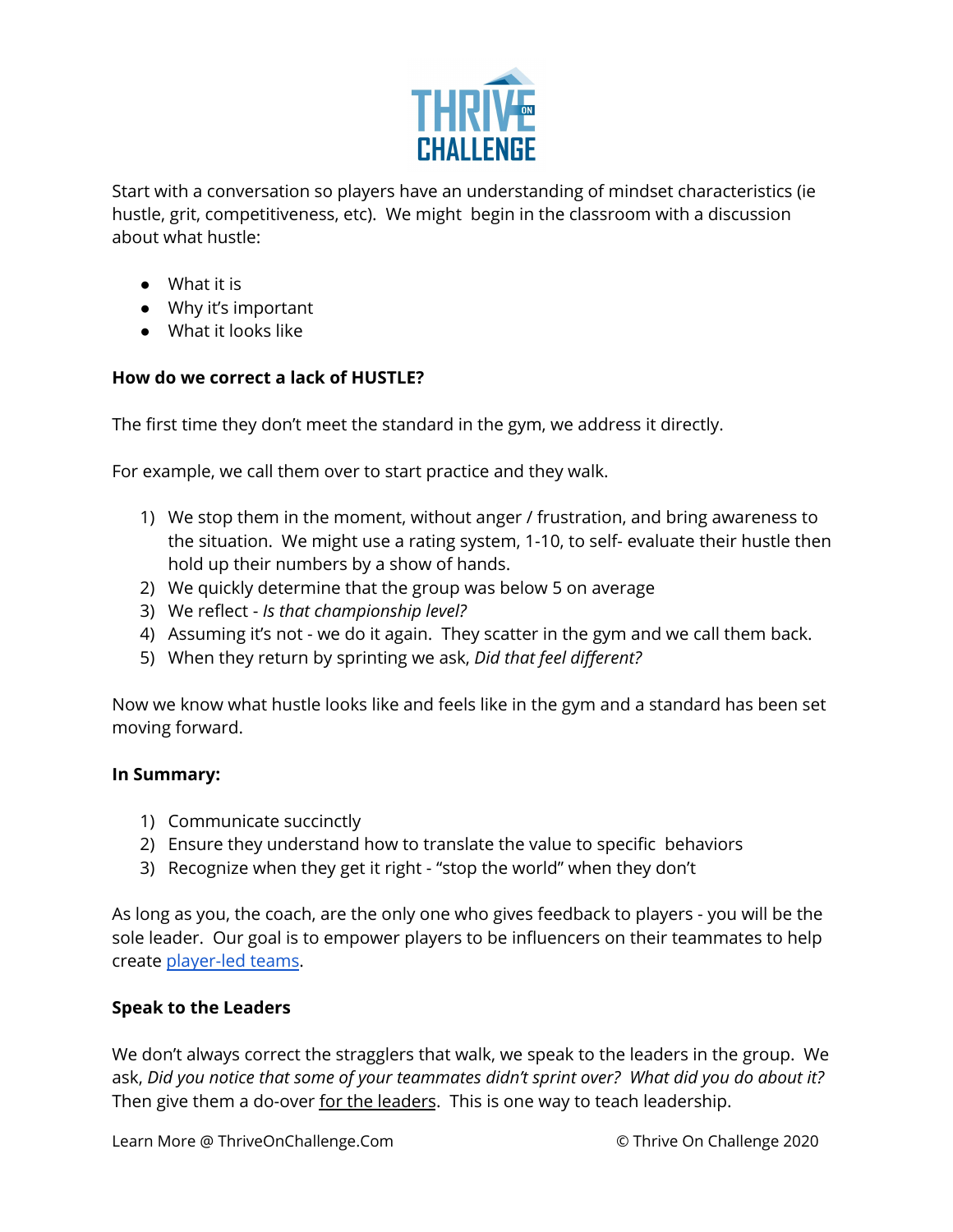

We embrace moments of failure to teach mentality just like we would basketball skill. Those moments are where we learn to be who we want to be. This is especially valuable early in the season.

When training our directors, Tyler Colston emphasizes the first 20 minutes of PGC experience and establishing the standards and expectations. We must know what we want to establish in the first 20 minutes!

We emphasize standards early in the year - not just what we do but HOW we do everything. If you get the HOW right then everything else falls into place.

## **How do you teach perception at PGC?**

We help players identify the cues or clues that help them to know what decision to make.

### **Example: How does a player know when to stop and fake or shoot off of one foot?**

- 1) We tell them where to look (peak back at the pursuing defender and find the help defender). We ask the players, *how do you know when a defender is going to try and block the shot?*
	- Their eyes get bigger
	- Their hands start to swing back
	- Their feet start to stagger their steps to time the shooter's footwork

If you see any of those indicators  $\rightarrow$  go off two feet.

If none of those signals are present  $\rightarrow$  finish off of one foot.

- 2) We use a guided defender showing the clues or NO clues.
- 3) We randomize the cues to practice the decision
- 4) We compete in live play in a carefully designed context

**What is PGC's relationship with the Mully Children's Family?**